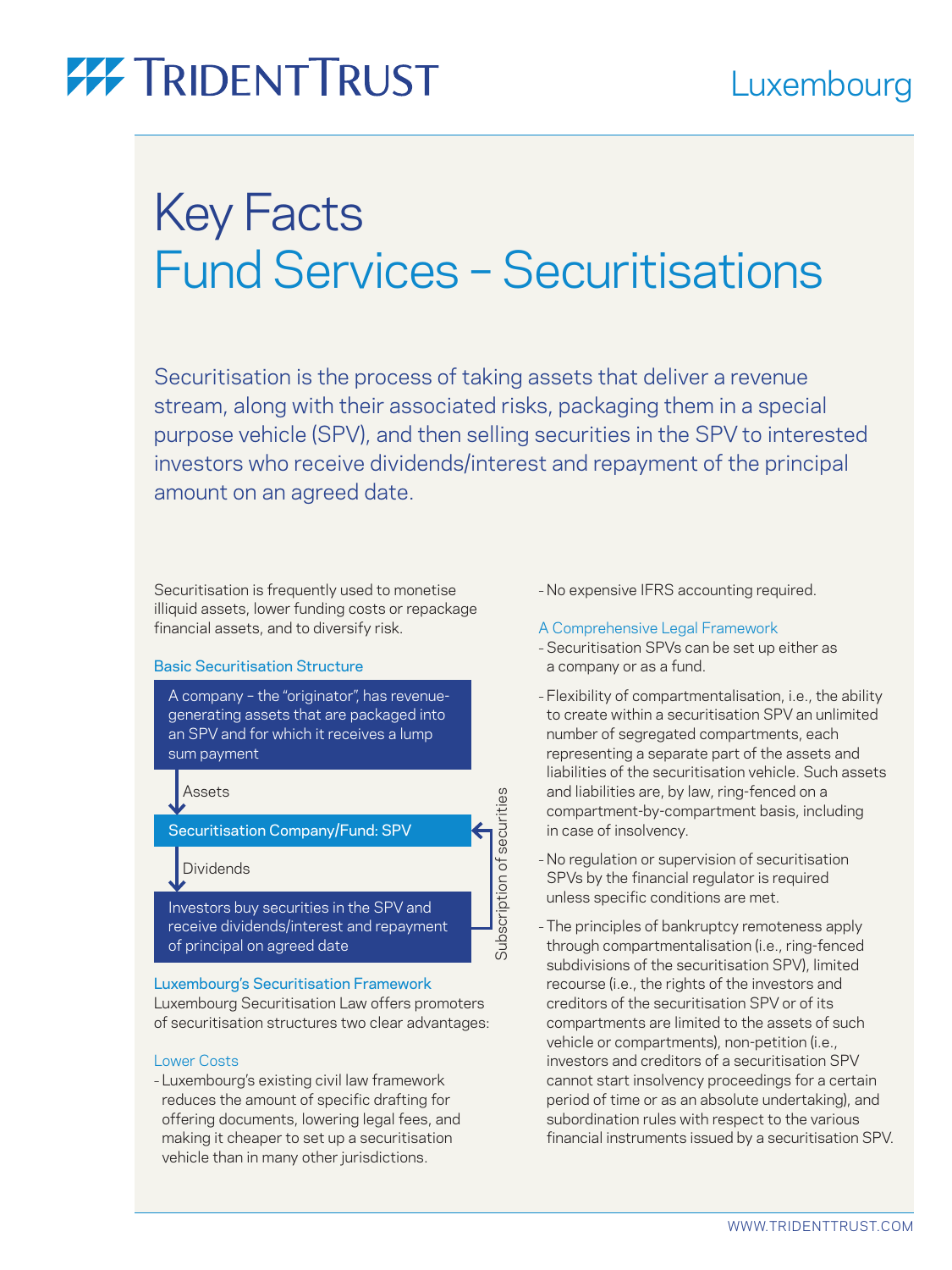# **77 TRIDENT TRUST**

# Key Facts Fund Services – Securitisations

- Compartmentalisation, limited recourse, non-petition and subordination are expressly recognized by the Luxembourg Securitisation Law.
- –Both "true sale" and "synthetic" securitisation are possible.
- Sound and flexible legal framework suitable to collateralised loan obligation (CLO) or collateralised debt obligation (CDO) structures.
- The law enables tax transparency (for funds and tax-transparent companies) or tax neutrality (for tax-opaque companies).
- Possibility to use partnership structures for securitization.
- Robust investor protections are in place.

## Features of a Luxembourg Securitisation Vehicle

- It is possible to securitise a broad range of underlying tangible or intangible assets, ranging from mortgage-backed loans and other assetbacked receivables (including but not limited to consumer loans, credit card receivables, trade receivables, real estate, intellectual property rights, life insurance policies, commodities, and rental receipts from cars or yachts) to CDOs.
- Active management of risks linked to debt securities, or debt financial instruments or claims (by the securitisation SPV or a third party) is allowed to the extent that the transactions are not financed by a public offering.
- A broad range of financial instruments, such as shares, notes, warrants, options, payment instruments, structured or hybrid products, and all other instruments evidencing ownership rights, claim rights or securities can be issued by the securitisation SPVs to finance themselves.
- Securitisation SPVs can also finance their activities and transactions through loans or any form of borrowing, whether on an exclusive basis or in addition to the issuance of financial instruments.
- Issued financial instruments can be offered through private placement or through public offering (under conditions) and could be listed in Luxembourg or on another stock market.
- The structure is subject to corporate tax if the securitisation SPV is set up as a tax-opaque company that benefits from the tax-neutral regime.
- Dividends or interest paid to investors are in principle tax deductible and not subject to withholding taxes, thus achieving tax neutrality.
- Opaque vehicles should be subject only to the minimum net wealth tax of EUR 4,815 per annum.
- There is potential for access to double tax treaties.
- Tax transparency is ensured if the securitisation SPV is set up as a fund, or is established in a tax-transparent corporate form. The SPV's income is allocated among the investors and taxed in their respective countries of residence.
- In equity-financed compartments, annual accounts as well as allocation to legal reserves and decisions on distribution of profits and reserves, can be approved at the compartment level.
- It is possible to grant security interests over securitised assets in favor of any party involved in the securitisation transaction, which may not necessarily be either direct creditors or investors.
- It is possible to acquire, directly or indirectly, assets that are securitised as well as assets generating the cash flows that are securitised.